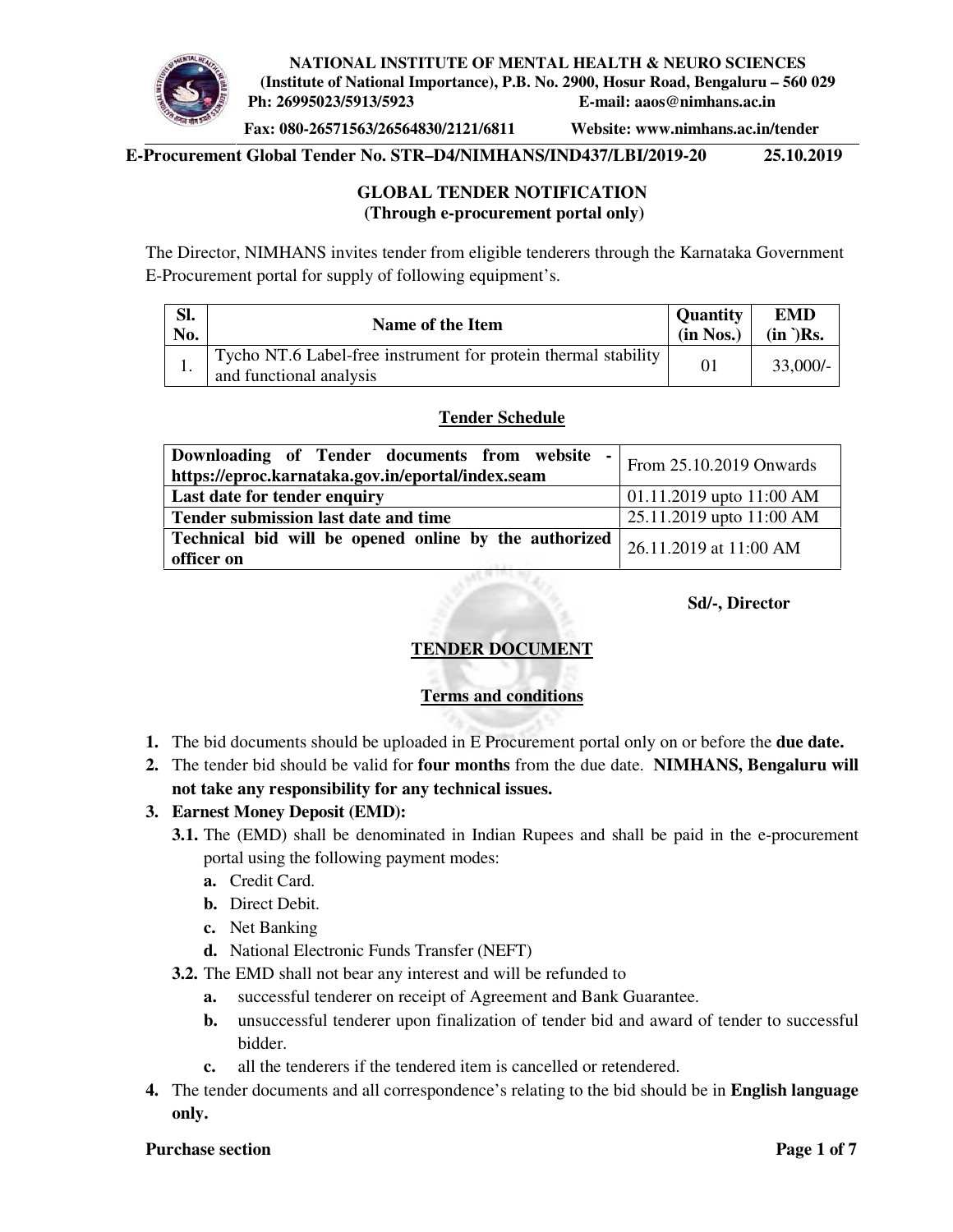#### **NATIONAL INSTITUTE OF MENTAL HEALTH & NEURO SCIENCES (Institute of National Importance), P.B. No. 2900, Hosur Road, Bengaluru – 560 029**



 **Ph: 26995023/5913/5923 E-mail: aaos@nimhans.ac.in** 

**Fax: 080-26571563/26564830/2121/6811 Website: www.nimhans.ac.in/tender** 

**E-Procurement Global Tender No. STR–D4/NIMHANS/IND437/LBI/2019-20 25.10.2019** 

- **5. Technical bid should comprise of (uploaded copy of documents should be self attested and stamped) -** 
	- **5.1** Brochure/Catalogue and Data sheet of the equipment.
	- **5.2** Proprietary certificate from the manufacturer mentioning the unique technology or feature/s mentioned apart from the brand name (If applicable).
	- **5.3** Pre requirements required at the installation site (Before submitting the bid, the tenderer should make pre-visit to the installation site and indicate the requirement along with the price bid wherever necessary)
	- **5.4** Delivery Period of the item to be supplied and Time required for installation from the date of purchase order has to be indicated.
	- **5.5** List of Institutes where the equipment has been supplied.
	- **5.6** Copy of GST, PAN, TIN document
	- **5.7** Whether tenderer is manufacturer / accredited agent / sole representative, indicate details of principal's name & address. The offers of tenderer who are not manufacturer or direct authorized agent will be summarily rejected. Sub- distributors will not be accepted.
	- **5.8** Non blacklisting certification that the firm has not been blacklisted in the past by any government/Private institution and certification for No Vigilance/CBI case pending against the firm/supplier by making an affidavit on non – judicial stamp paper of `10/-.
	- **5.9** Declaration towards acceptance of all terms and conditions should also be provided.
- **6. Price Bid should comprise of-**
	- **6.1. Quotation should be only for Ex-NIMHANS** and should have detailed information as per tendered specifications (such as main equipment cost, each article wise/spares rates, taxes, other Government levies, Customs duty, any local agency commission, transportation, delivery of the equipment to the Institute premises, installation and commissioning etc. separately along with total cost) with manufacturers name, License number and name of the brand/make. Tender bids without price bid/quotation will be rejected.

a) In case of Import, Customs Duty will be considered only at 5.5% of the total Purchase order value and the required Customs clearance documents will be provided by NIMHANS on prior intimation (atleast 5 working days prior intimation) of shipment along with details and relevant documents from the supplier.

b) If the tenderer is quoting in Indian Rupees (INR) for items NOT MANUFACTURING IN INDIA (NMIC), the CUSTOM DUTY EXEMPTION CERTIFICATE WILL NOT BE ISSUED BY THE INSTITUTE. The Rate quoted should be inclusive of Custom duty & other incidental charges.

- **6.2.** Exchange rates for Foreign Currency will be considered as per the closing value on previous working day from website **https://rbi.org.in/scripts/ReferenceRateArchive.aspx** (only for GBP, EURO, USD & JPY) and for other currencies as per the decision of the Institute.
- **7.** Successful tenderer decision will be made on the basis of base price +AMC/CMC price for Guarantee/warranty period (wherever applicable).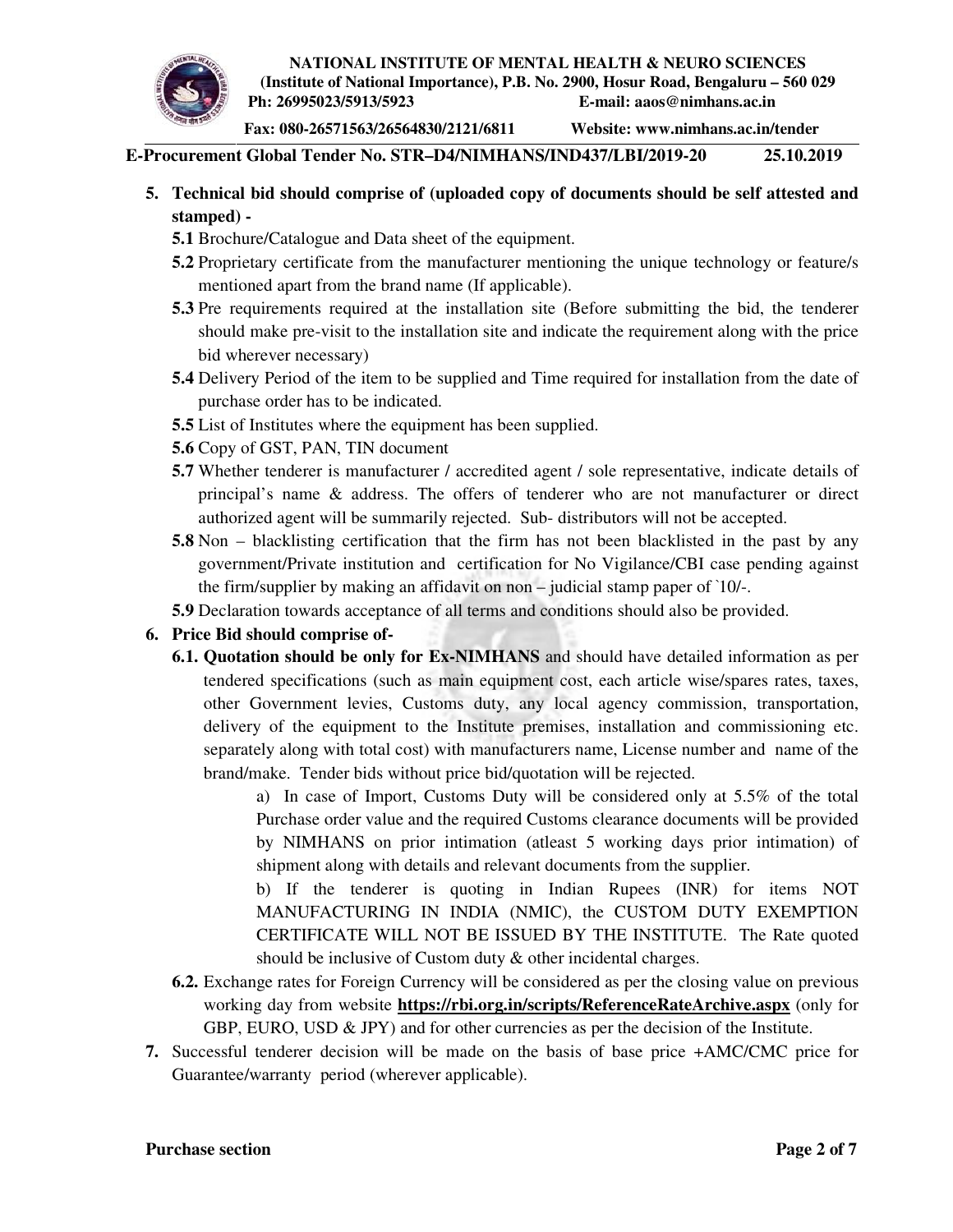

**Fax: 080-26571563/26564830/2121/6811 Website: www.nimhans.ac.in/tender** 

**E-Procurement Global Tender No. STR–D4/NIMHANS/IND437/LBI/2019-20 25.10.2019** 

**8.** The tender bids (technical and price bid) should be typewritten; every correction in the tender should be initialed along with seal by the tenderer, failing which the tender will be rejected. All pages of the bid submitted must be signed along with seal and sequentially numbered by the tenderer.

## **9. Evaluation of Bids:-**

The technical bid of the tenderer will be evaluated to determine whether

- **a.** They are complete with respect to specifications.
- **b.** They are free from computational errors.
- **c.** The requisite documents have been submitted and properly signed.

## **10. Tender Opening:**

**a.** The Technical bids will be unlocked through E procurement portal in the Committee Room, Adjacent to Registrar Chamber, NIMHANS, Bengaluru on the date specified in presence of tenderers or their representatives who choose to attend.

The Tenderers' or representatives who are present shall submit authorization letter along with copy of Photo id proof and shall sign a register evidencing their attendance.

**b.** The Financial bid of the technically qualified tenderer/s only will be opened on a notified date.

NIMHANS will inform all the Technically Qualified Tenderers through e-tendering system, after decryption of their Financial bid which could be viewed automatically by the respective technically qualified tenderers. In this regard no separate intimation shall be made by the Purchaser.

**11.** Equipment and its accessories should be covered with **minimum warranty period of 5 years** for normal or regular wear & tear from the date of complete installation (Ready to use in all respects). In case of software's, the validity of the license key should be clearly mentioned and should have user define provision with option to switch over from one system to other system of the same kind within the validity period.

## **12. Software Updates:**

The selected firm for the supply of tendered item should provide free updates of software up to 05 year from the date of complete installation.

- **13.** Supply of spares should be guaranteed for a minimum period of 10 years from the date of supply or from the date of cessation of production of the model for 10 years, whichever is later, at the rates prevailing against payment.
- **14.** Any modification or revision of bids after submission will not be entertained under any circumstances. Conditions such as "subject to the availability of stocks", supplies will be made as and when supplies received from the principles etc., will not be considered under any circumstances.
- **15.** A tenderer having once given a tender bid shall not withdraw it after its acceptance/opening and if does, the EMD paid by the tenderer will be forfeited and the tenderer is liable to make good the loss sustained.
- **16.** If required, the tenderer should demonstrate the quoted model of the equipment at the institute during the technical evaluation, failing which their bid/offer shall be rejected. The tenderer will

#### **Purchase section Page 3** of 7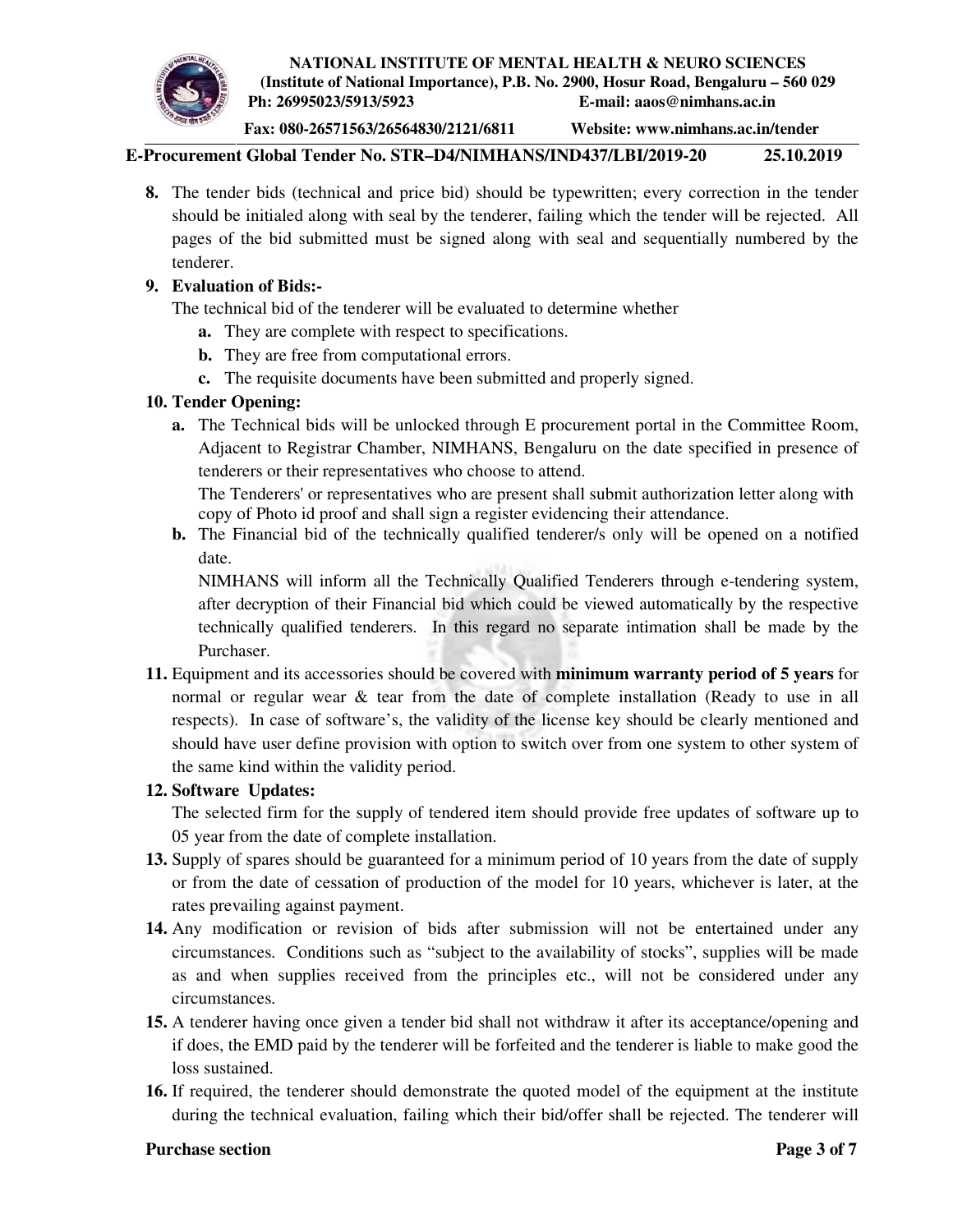

**Fax: 080-26571563/26564830/2121/6811 Website: www.nimhans.ac.in/tender** 

## **E-Procurement Global Tender No. STR–D4/NIMHANS/IND437/LBI/2019-20 25.10.2019**

be intimated that they should get ready for demonstration. No request for extending time for demonstration will be entertained. Failure to demonstrate, their offer will be rejected.

- **17.** The tenderer should supply the circuit diagram and instruction manual of the tendered equipment/s at the time of supply of the equipment.
- **18.** Necessary training / instructions on operation of the system should be given by the qualified engineers of the tenderer firm to NIMHANS technical staff/s at free of cost after completion of the installation.
- **19.** The successful tenderer should immediately submit an acceptance letter duly signed and sealed for the rate/s and offers agreed by both the parties to the Head of the Institution within reasonable time on receipt of the Purchase Order (Agreement Specimen will be enclosed with Purchase order & Stamp duty to be paid by the tenderer). The successful tenderer should also furnish a Bank guarantee only from a Nationalized bank to the extent of 10% of the total purchase order value, valid for 60 days beyond the completion of the warranty period of the equipment, no split period bank guarantee will be entertained.

In the event of the successful tenderer failed to supply the item/execute the agreement/submit the Bank Guarantee the EMD deposited by them shall stands forfeited.

#### **20. Payment terms:**

- **18.1**Payment will be made only after good working condition of the equipment certified by the end user. NO ADVANCE PAYMENT WILL BE ENTERTAINED.
- **18.2**In case of foreign payments made by Letter of Credit (LC) or wire transfer, bank incidental charges within India will be borne by the Institute and outside of India should be borne by tenderer.
- **18.3**Any amendment or extension of LC sought by the tenderer thereafter should be borne by the tenderer.

#### **21. Uptime Guarantee:**

Penalty Clause for non-functioning of equipment in term of hardship to the patients and financial loss to institute: 95% up time of 365 days (24 hours a day) that is from the day of successful handing over of the whole complex. The company takes the responsibility for the functioning of all the components and equipment, including the third party items supplied and included in the project. The total downtime annually for any reason/involvement of any of the components cannot exceed 5% (all inclusive). No penalty will be levied for the first 24 hours after breakdown. Subsequently, 1.00 Lakh will be levied as penalty for every 24 hours of downtime until 7 days from the day of breakdown. If downtime exceeds 7 days the penalty will be 2.00 Lakh/day from the date on which the equipment broke down. In addition to this, warranty period will be extended at double the rate of the downtime period.

**22.** If, at any time, during the said period, the supplier reduce the said prices of such Materials/Equipment or sales such Materials/Equipment to any other person/organization/ Institution at a price lower than the chargeable, the company shall forthwith notify such reduction or sale to the Director, NIMHANS and the price payable for the Materials supplied after the date of coming into force of such reduction or sale shall stand correspondingly reduced.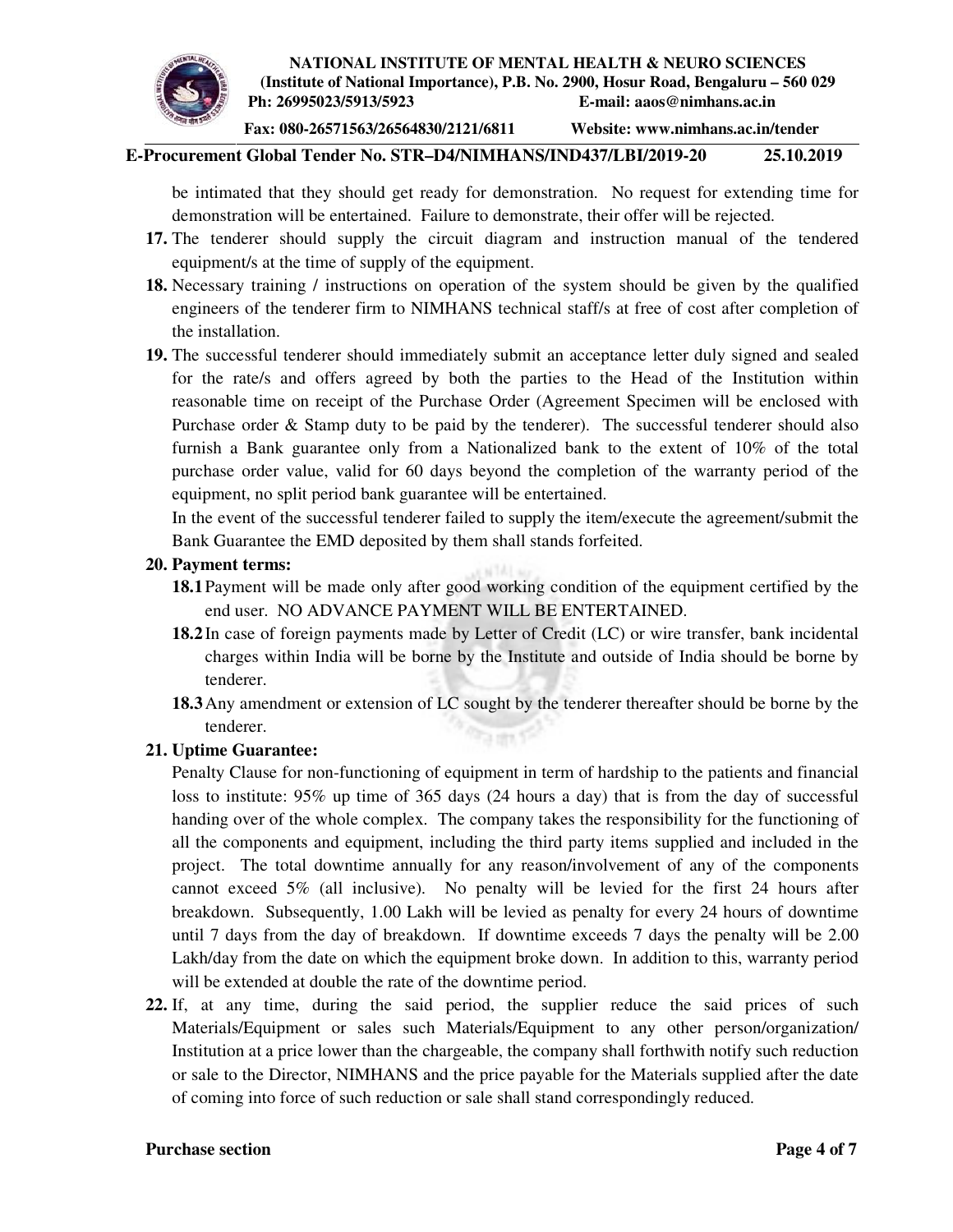**Fax: 080-26571563/26564830/2121/6811 Website: www.nimhans.ac.in/tender** 

## **E-Procurement Global Tender No. STR–D4/NIMHANS/IND437/LBI/2019-20 25.10.2019**

- **23.** The losses to NIMHANS, Bengaluru, if any incurred on account of purchase made elsewhere by failure, neglect or refusal on the part of the tenderer to supply according to the terms of agreement will be recovered from them. If any article or things supplied by the tenderer have been partially or wholly used or consumed in the hospital and they are subsequently found to be in bad condition, unsound, inferior in quality or description, not in accordance with samples or otherwise faulty or unit for use, the wholesome of the contract price or price of such articles or things will be recovered from the tenderer. The tenderer will not be entitled for any payment whatsoever, for such articles for infringements of the stipulation of the conditions or for justifiable reasons the contract may be terminated by the Director and the tenderer shall be liable for losses sustained by the NIMHANS on the consequences of the termination which may be recovered from the EMD/Bank Guarantee or from their invoices due to them. In the event of such amount being insufficient, the balance will be recovered personally from the tenderer.
- **24.** Any corrections/changes in the tender will be uploaded as corrigendum in the NIMHANS and E procurement websites only.
- **25.** If the tender last/opening date falls on any general/government/institute holiday(s), then the successive dates will be postponed by equivalent days of holiday(s), however the time remains unchanged.
- **26.** The Director reserves the right of ordering/not ordering/cancelling/increase or decrease the quantity and to reject any or all tender quotations without assigning any reason. The decision of the Director, NIMHANS, Bengaluru, shall be final in all the controversies that may arise in the matter. Any dispute arising out of this will be subject to the jurisdiction of the Court in Bengaluru.
- **27.** Failure to adhere any of the above terms and conditions the bid(s) may be rejected and EMD may be forfeited.
- **28.** None of the terms and conditions of the supplier shall be applicable to the purchase contemplated hereunder, irrespective of it being attached to any documents to be provided to NIMHANS. Such exercise shall have no meaning and binding effect unless the same is accepted by NIMHANS in writing.

## **NOTE: Please keep checking the NIMHANS and E-Procurement websites regularly for any further updates.**

**Sd/-, Director**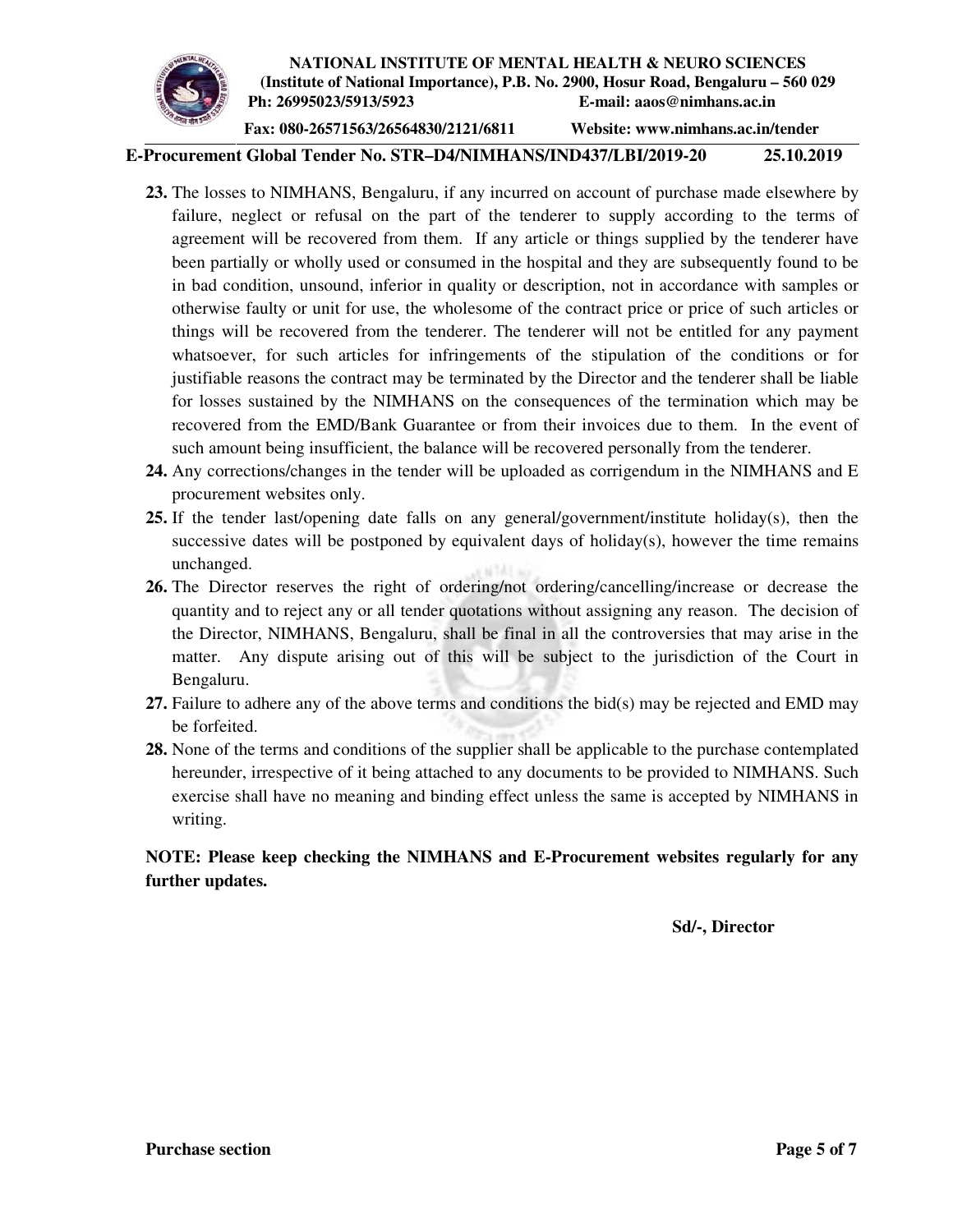**NATIONAL INSTITUTE OF MENTAL HEALTH & NEURO SCIENCES** 



**(Institute of National Importance), P.B. No. 2900, Hosur Road, Bengaluru – 560 029 Ph: 26995023/5913/5923 E-mail: aaos@nimhans.ac.in** 

**Fax: 080-26571563/26564830/2121/6811 Website: www.nimhans.ac.in/tender** 

**E-Procurement Global Tender No. STR–D4/NIMHANS/IND437/LBI/2019-20 25.10.2019** 

## **DECLARATION (TO BE UPLOADED BY THE TENDERER)**

**Sl. No. of the Item :………………………………………..… Name of the company (tenderer) :…………………………………………..**

**To** 

**The Director, National Institute of Mental Health & Neuro Sciences (Institute of National Importance) Post Box No. 2900, Hosur Road, Bengaluru – 560 029** 

Dear Sir,

- **1.** I/We hereby submit my/our tender bid for the ……………………………………………………..
- **2.** I/We have remitted the application fee and EMD of ` ………………… through Credit Card/Direct Debit/Net Banking/National Electronic Funds Transfer (NEFT).
- **3.** I/We have gone through all terms and conditions of the tender documents before submitting the same.
- **4.** I/We hereby agree to all the terms and conditions, stipulated by the NIMHANS, in this connection including delivery, Installation, Warranty, Penalty etc. All relevant documents and Technical bid are uploaded as per the tender terms and conditions. Any violation in uploading the documents, my/our tender bid may be disqualified.
- **5.** Financial bid is quoted as per tender terms and conditions clause no. 6**,** failing which it will be presumed that the rates are door delivery price.
- **6.** Tender bids are duly signed (No thumb impression should be affixed).
- **7.** I/We undertake to sign the contract/agreement, if required, within reasonable time from the date of issue of the letter of acceptance, failing which our/my security money deposited may be forfeited and our/my name may be removed from the list of suppliers at the NIMHANS, Bengaluru.

## **Yours faithfully,**

 **Signature of Tenderer & seal**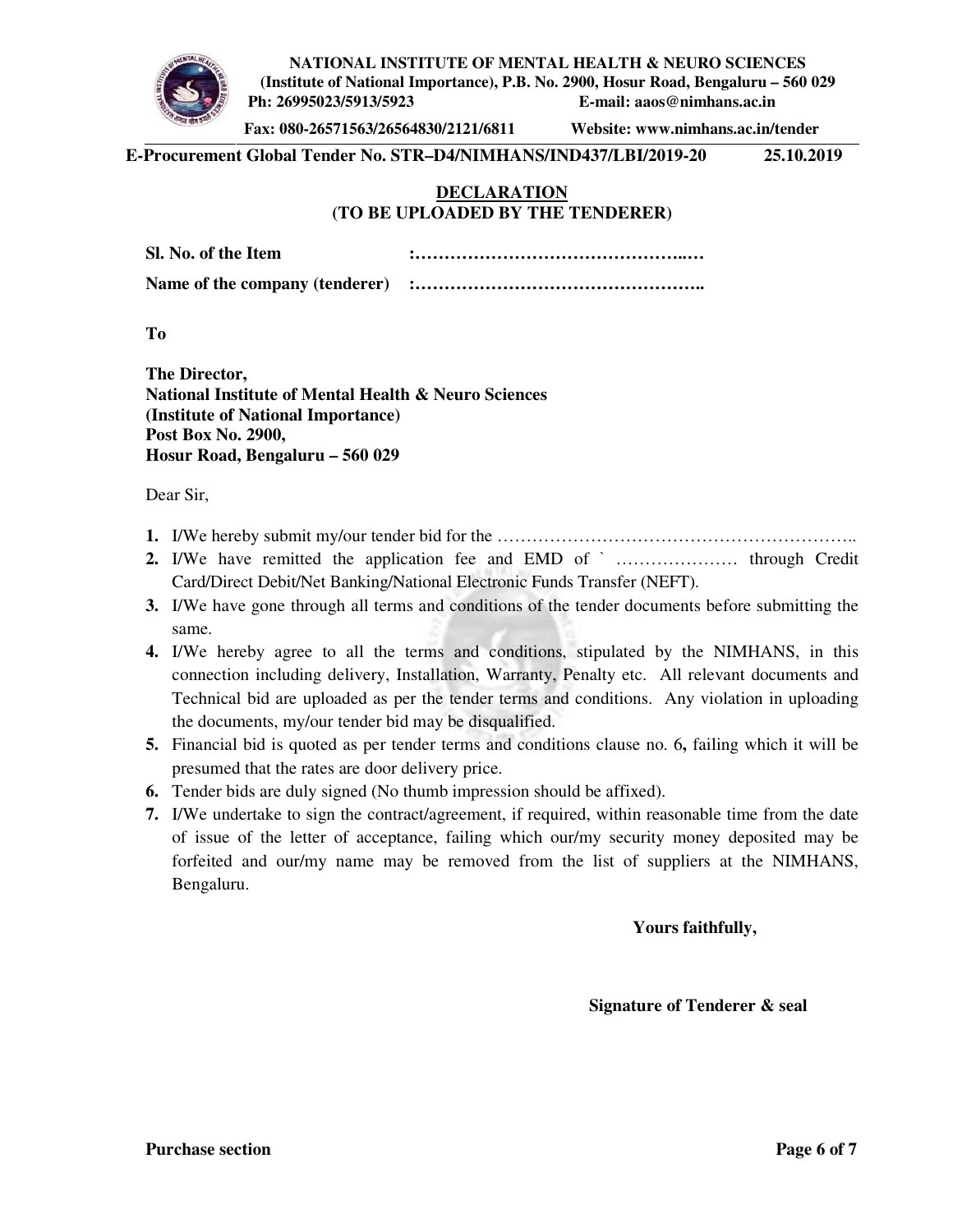**NATIONAL INSTITUTE OF MENTAL HEALTH & NEURO SCIENCES** 



**(Institute of National Importance), P.B. No. 2900, Hosur Road, Bengaluru – 560 029 Ph: 26995023/5913/5923 E-mail: aaos@nimhans.ac.in** 

**Fax: 080-26571563/26564830/2121/6811 Website: www.nimhans.ac.in/tender** 

**E-Procurement Global Tender No. STR–D4/NIMHANS/IND437/LBI/2019-20 25.10.2019** 

|                         | (TO BE UPLOADED BY THE TENDERER)                                                                                                                                                |                                                                                                                                                                                                                                                                                                                                                                                                                                  |  |  |  |
|-------------------------|---------------------------------------------------------------------------------------------------------------------------------------------------------------------------------|----------------------------------------------------------------------------------------------------------------------------------------------------------------------------------------------------------------------------------------------------------------------------------------------------------------------------------------------------------------------------------------------------------------------------------|--|--|--|
| $\mathbf{1}$            | Name & Address of the tenderer                                                                                                                                                  |                                                                                                                                                                                                                                                                                                                                                                                                                                  |  |  |  |
| $\overline{2}$          | <b>Address</b><br><b>Name</b><br>$\boldsymbol{\&}$<br>of<br>the<br><b>Manufacturer</b>                                                                                          |                                                                                                                                                                                                                                                                                                                                                                                                                                  |  |  |  |
| $\overline{\mathbf{3}}$ | Name of the Equipment & Model<br><b>Quoted</b>                                                                                                                                  |                                                                                                                                                                                                                                                                                                                                                                                                                                  |  |  |  |
| $\overline{\mathbf{4}}$ | <b>Validity of the Quotation</b>                                                                                                                                                | 4 months from the due date                                                                                                                                                                                                                                                                                                                                                                                                       |  |  |  |
| 5                       | a. Installation Period<br>b. Warranty Period                                                                                                                                    | 30 Days from the date of site handover<br>5 Years from the date of successful installation                                                                                                                                                                                                                                                                                                                                       |  |  |  |
| 6                       | <b>Technical Bid</b><br>(Yes or No against each item)<br>H<br>f,                                                                                                                | Application Fee submitted<br>a.<br><b>b.</b> EMD enclosed submitted<br>Brochure/Catalogue & Data Sheet enclosed<br>c.<br><b>d.</b> Manufacturer Proprietary certificate enclosed<br>Pre requirements details enclosed<br>e.<br>List of users enclosed<br>f.<br>Copy of GST, PAN, TIN document<br>g.<br><b>h.</b> Distributor authorization letter<br>i.<br>Non-blacklisting certification enclosed<br>j.<br>Declaration enclosed |  |  |  |
| 7                       | Financial Bid Submitted (Yes or<br>No against item a $\&$ b, currency<br>symbol against item c)                                                                                 | Ex-Nimhans equipment cost quoted<br>a.<br>CMC cost for 5 years after 5 years warranty<br>$\mathbf{b}$ .<br>Currency in which financial bid is quoted<br>c.                                                                                                                                                                                                                                                                       |  |  |  |
| 8                       | <b>Training provided (Yes or No)</b>                                                                                                                                            |                                                                                                                                                                                                                                                                                                                                                                                                                                  |  |  |  |
| 9                       | a. Whether after sales, service is<br>available in Bengaluru?<br>If yes, quote<br>b. What is the arrangement for<br>post contract /<br>Warranty<br>monitoring of the equipment? |                                                                                                                                                                                                                                                                                                                                                                                                                                  |  |  |  |
| 10                      | What is the Agency commission<br>payable? If applicable                                                                                                                         |                                                                                                                                                                                                                                                                                                                                                                                                                                  |  |  |  |
| 11                      | <b>Details of the EMD Submitted</b>                                                                                                                                             | Bank name:                                                                                                                                                                                                                                                                                                                                                                                                                       |  |  |  |
| 12                      | Any Other Information (Enclose<br>separately in letter head - Yes/No)                                                                                                           |                                                                                                                                                                                                                                                                                                                                                                                                                                  |  |  |  |

# **CHECK LIST (TO BE UPLOADED BY THE TENDERER)**

**Signature of Tenderer & seal**